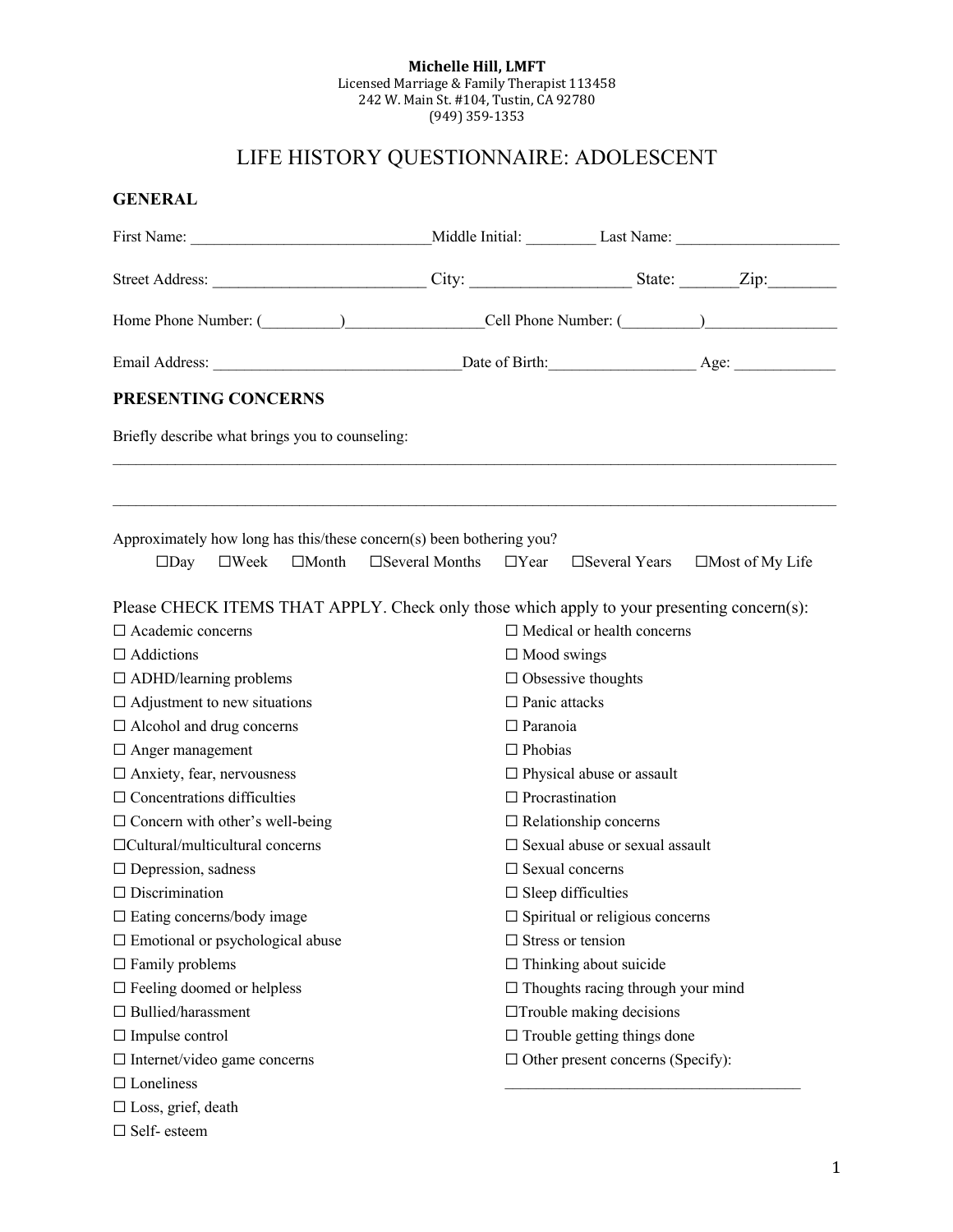#### **Michelle Hill, LMFT**

#### Licensed Marriage & Family Therapist 113458 242 W. Main St. #104, Tustin, CA 92780 (949) 359-1353

| How much do your concerns interfere with your: use scale below     |  |
|--------------------------------------------------------------------|--|
| $(Low Interference: 1-----2-----3-----4---5: Severe Interference)$ |  |

|                | Academic Performance:<br>Low: $\square$ 1 | $\square$                                                        | $\square$ 3 | $\square 4$                 | $\square$ 5: Severe                                                                 |
|----------------|-------------------------------------------|------------------------------------------------------------------|-------------|-----------------------------|-------------------------------------------------------------------------------------|
|                | Emotional Well-being:<br>Low: $\square$ 1 | $\square$                                                        | $\square$ 3 | $\square$ 4                 | $\square$ 5: Severe                                                                 |
|                | Low: $\square$ 1                          | Social Relationships/ Social Activities:<br>$\square$ 2          | $\square$ 3 | $\square 4$                 | $\square$ 5: Severe                                                                 |
| Daily Routine: | Low: $\square$ 1                          | $\square$                                                        | $\square$ 3 | $\square$ 4                 | $\square$ 5: Severe                                                                 |
|                |                                           | <b>MENTAL HEALTH HISTORY</b>                                     |             |                             |                                                                                     |
|                | $\Box$ Never                              |                                                                  |             | $\Box$ Prior to high school | 1. Have you received counseling or psychotherapy in the past?<br>$\Box$ High school |
|                |                                           |                                                                  |             |                             |                                                                                     |
|                | $\Box$ No                                 | 3. Have you ever had thoughts of harming yourself?<br>$\Box$ Yes |             |                             |                                                                                     |
|                | $\square$ No                              |                                                                  |             |                             | 4. Have you previously injured yourself (e.g., cutting, hitting, burning, etc.)     |
|                | $\square$ No                              | 5. In the last few days, have you had suicidal thoughts?         |             |                             |                                                                                     |
|                | $\square$ No                              |                                                                  |             |                             | 6. Have you seriously considered attempting suicide in the past?                    |
|                |                                           | 7. Have you made a suicide attempt?                              |             |                             | $\Box$ No $\Box$ Yes (Specify):                                                     |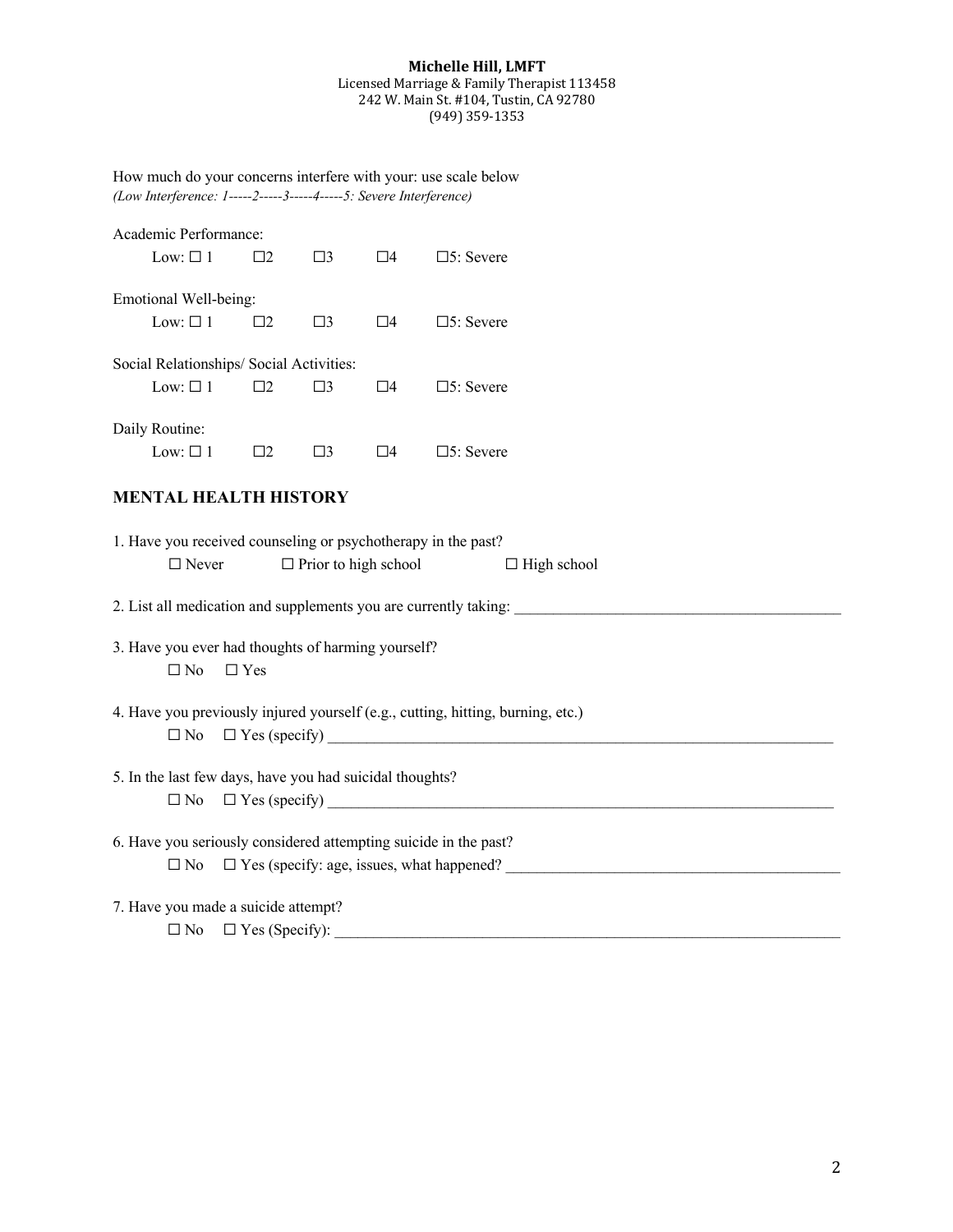#### **Michelle Hill, LMFT** Licensed Marriage & Family Therapist 113458 242 W. Main St. #104, Tustin, CA 92780 (949) 359-1353

## **HEALTH & SOCIAL ISSUES**

| 2. How is your physical health at present?<br>$\Box$ Poor                                          | $\Box$ Unsatisfactory $\Box$ Satisfactory $\Box$ Good                                                                  |  |  | $\square$ Excellent                  |  |
|----------------------------------------------------------------------------------------------------|------------------------------------------------------------------------------------------------------------------------|--|--|--------------------------------------|--|
| 3. Have you had any serious accidents, injuries, or illnesses?                                     |                                                                                                                        |  |  |                                      |  |
| 4. Please list any PERSISTENT PHYSICAL SYMPTOMS or health concerns (e.g., chronic pain, headaches, |                                                                                                                        |  |  |                                      |  |
| 5. Are you having any problems with your sleep habits?<br>$\Box$ None                              | $\Box$ Sleeping too much $\Box$ Sleeping too little $\Box$ Poor quality of sleep                                       |  |  |                                      |  |
| 6. How many times per week do you exercise?                                                        | $\Box$ 1 or less $\Box$ 2-4 $\Box$ 5 or more                                                                           |  |  |                                      |  |
| 7. How long do you exercise each time?                                                             |                                                                                                                        |  |  |                                      |  |
| 8. Are you having difficulty with appetite or eating habits?                                       | $\Box$ No difficulty $\Box$ Eating less $\Box$ Eating more<br>$\Box$ Significant weight change $\Box$ Other (specify): |  |  | $\Box$ Binging<br>$\Box$ Restricting |  |

### **FAMILY & CULTURAL BACKGROUND**

1. Please indicate which of the following is true for yourself or any family member:

|                         | Self | Mother | Father | Sibling | Grandparent | Aunt | Uncle |
|-------------------------|------|--------|--------|---------|-------------|------|-------|
| Depression              |      |        |        |         |             |      |       |
| <b>Bipolar Disorder</b> |      |        |        |         |             |      |       |
| Suicide Attempts        |      |        |        |         |             |      |       |
| Anxiety                 |      |        |        |         |             |      |       |
| Drug/Alcohol            |      |        |        |         |             |      |       |

2. In general, how happy or adjusted were you growing up?

☐ Not at all ☐ Unsatisfactory ☐ Average ☐ Substantially ☐ Completely

3. How much do you identify with your ethnic heritage?

☐ Not at all ☐ A little ☐ Somewhat ☐ Moderately ☐ Strongly